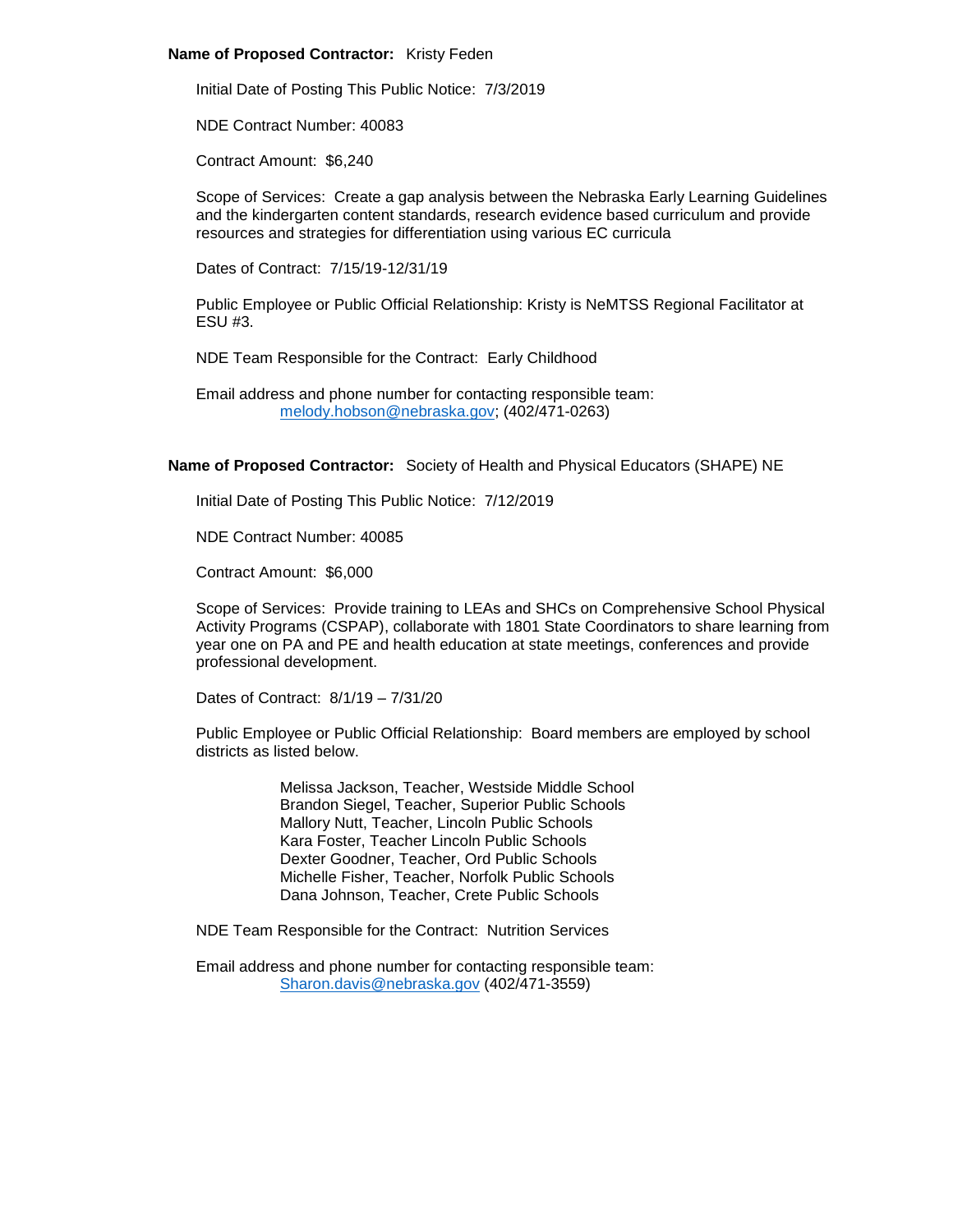### **Name of Proposed Contractor:** Ann Mausbach dba Ann Mausbach Consulting

Initial Date of Posting This Public Notice: 7/18/2019

NDE Contract Number: 40102

Contract Amount: \$77,800

Scope of Services: Support Santee Community Schools with the creation of their progress plans and provide instructional leadership coaching and support, aligned to NDE's six tenets of AQuESTT.

Dates of Contract: 8/1/19-6/30/20

Public Employee or Public Official Relationship: Ann is Creighton University Associate Professor.

NDE Team Responsible for the Contract: Coordinated School & District Support

Email address and phone number for contacting responsible team: [shirley.vargas@nebraska.gov;](mailto:shirley.vargas@nebraska.gov) (402/471-4301)

## **Name of Proposed Contractor:** Candace Vampola

Initial Date of Posting This Public Notice: 7/19/2019

NDE Contract Number: 40107

Contract Amount: \$40,500

Scope of Services: Serve as an American Institute For Research (AIR)/Good Behavior Game (GBG) Coach and/or Trainer and NDE representative in Nebraska schools.

Dates of Contract: 7/26/19-6/30/20

Public Employee or Public Official Relationship: Candace is a substitute teacher at Papillion-LaVista schools.

NDE Team Responsible for the Contract: ESEA Programs

Email address and phone number for contacting responsible team: [diane,stuehmer@nebraska.gov;](mailto:shirley.vargas@nebraska.gov) (402/471-1740)

# **Name of Proposed Contractor:** Marty Peregoy

Initial Date of Posting This Public Notice: 7/26/2019

NDE Contract Number: 40126

Contract Amount: \$28,730

Scope of Services: Serve as the Nebraska Educators Rising State Advisor

Dates of Contract: 8/1/19-6/30/20

Public Employee or Public Official Relationship: Marty is a part-time teacher at Peru State College.

NDE Team Responsible for the Contract: Career, Technical, & Adult Education

Email address and phone number for contacting responsible team: [katie.graham@nebraska.gov;](mailto:katie.graham@nebraska.gov) (402/471-3104)